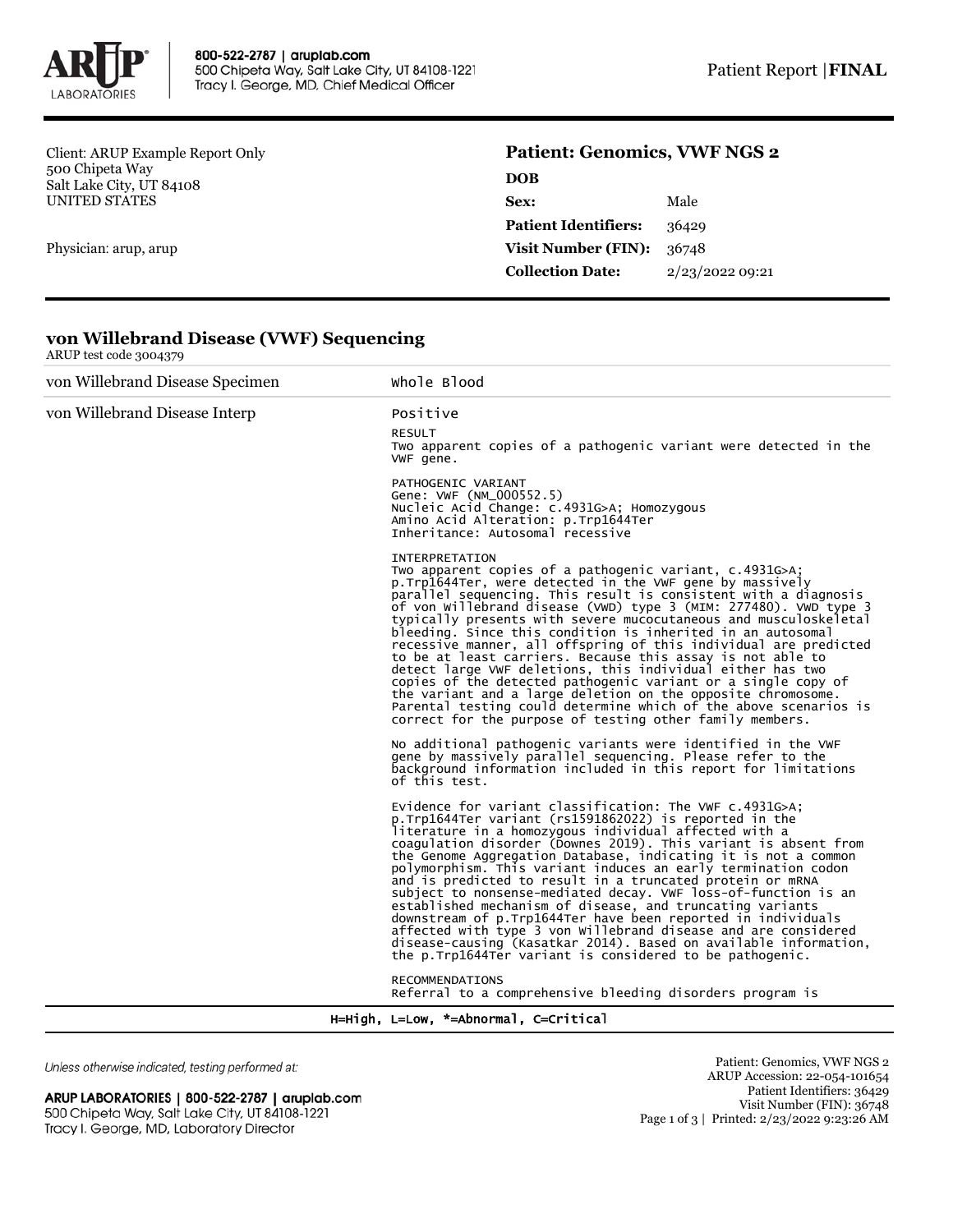

recommended. Desmopressin therapy is not effective in VWD type 3; thus, treatment often requires repeated infusion of VWF/FVIII clotting factor concentrates. Indirect treatments may also be beneficial. Genetic consultation is indicated, including a discussion of medical screening and management. Parental testing should be considered to confirm the specific pathogenic variant<br>in each family lineage. At-risk family members should be offered<br>testing for the identified pathogenic VWF variant (Familial<br>Mutation, Targeted Sequencing, AR screening for VWD.

## **COMMENTS**

Unless otherwise specified, confirmation by Sanger sequencing was not performed for variants with acceptable quality metrics. Likely benign and benign variants, other than the benign c.4414G>C; p.Asp1472His variant, are not reported.

REFERENCES Downes K et al. Diagnostic high-throughput sequencing of 2396 patients with bleeding, thrombotic, and platelet disorders. Blood. 2019 Dec 5;134(23):2082-2091. PMID: 31064749.

Kasatkar P et al. Genetic heterogeneity in a large cohort of Indian type 3 von Willebrand disease patients. PLoS One. 2014 Mar 27;9(3):e92575. PMID: 24675615.

This result has been reviewed and approved by

BACKGROUND INFORMATION: von Willebrand Disease (VWF) Sequencing

CHARACTERISTICS: Von Willebrand disease (VWD) is the most common inherited bleeding disorder and is classified into three major<br>types: type 1, type 2, and type 3. VWF is a large multimeric<br>glycoprotein that plays a critical role in hemostasis. VWF binds<br>factor VIII to protect it from pr facilitates clot formation. VWD type 1 results from a partial<br>quantitative deficiency of normal plasma von willebrand factor<br>(VWF), type 2 results from a qualitative defect of VWF, and type<br>3 results from severe quantitati platelets or collagen, and type 2N results from reduced binding<br>of VWF to FVIII. Individuals with VWD may experience excessive<br>mucocutaneous bleeding including, bruising without trauma,<br>bleeding from gums, prolonged recurr

EPIDEMIOLOGY: Prevalence of symptomatic VWD is estimated at 1 in 10,000. Of individuals with VWD, approximately 30 percent have type 1, 60 percent have type 2, and less than 10 percent have type 3.

CAUSE: Pathogenic germline variants in the VWF gene.

INHERITANCE: Autosomal dominant: types 1, 2B, 2M, and most cases of type 2A. Autosomal recessive: types 2N, 3, and 20 percent of type 2A cases.

PENETRANCE: For autosomal dominant types 1, 2A, 2B, and 2M, penetrance is incomplete when VWF:Ag and VWF:RCo levels are between 30 and 50 IU/dL. Full penetrance is expected when VWF:Ag and VWF:RCo levels are less than 30 IU/dL. Heterozygous carriers of type 3 or type 2N are often asymptomatic; however, some individuals may show mild bleeding symptoms.

H=High, L=Low, \*=Abnormal, C=Critical

Unless otherwise indicated, testing performed at:

ARUP LABORATORIES | 800-522-2787 | aruplab.com 500 Chipeta Way, Salt Lake City, UT 84108-1221 Tracy I. George, MD, Laboratory Director

Patient: Genomics, VWF NGS 2 ARUP Accession: 22-054-101654 Patient Identifiers: 36429 Visit Number (FIN): 36748 Page 2 of 3 | Printed: 2/23/2022 9:23:26 AM